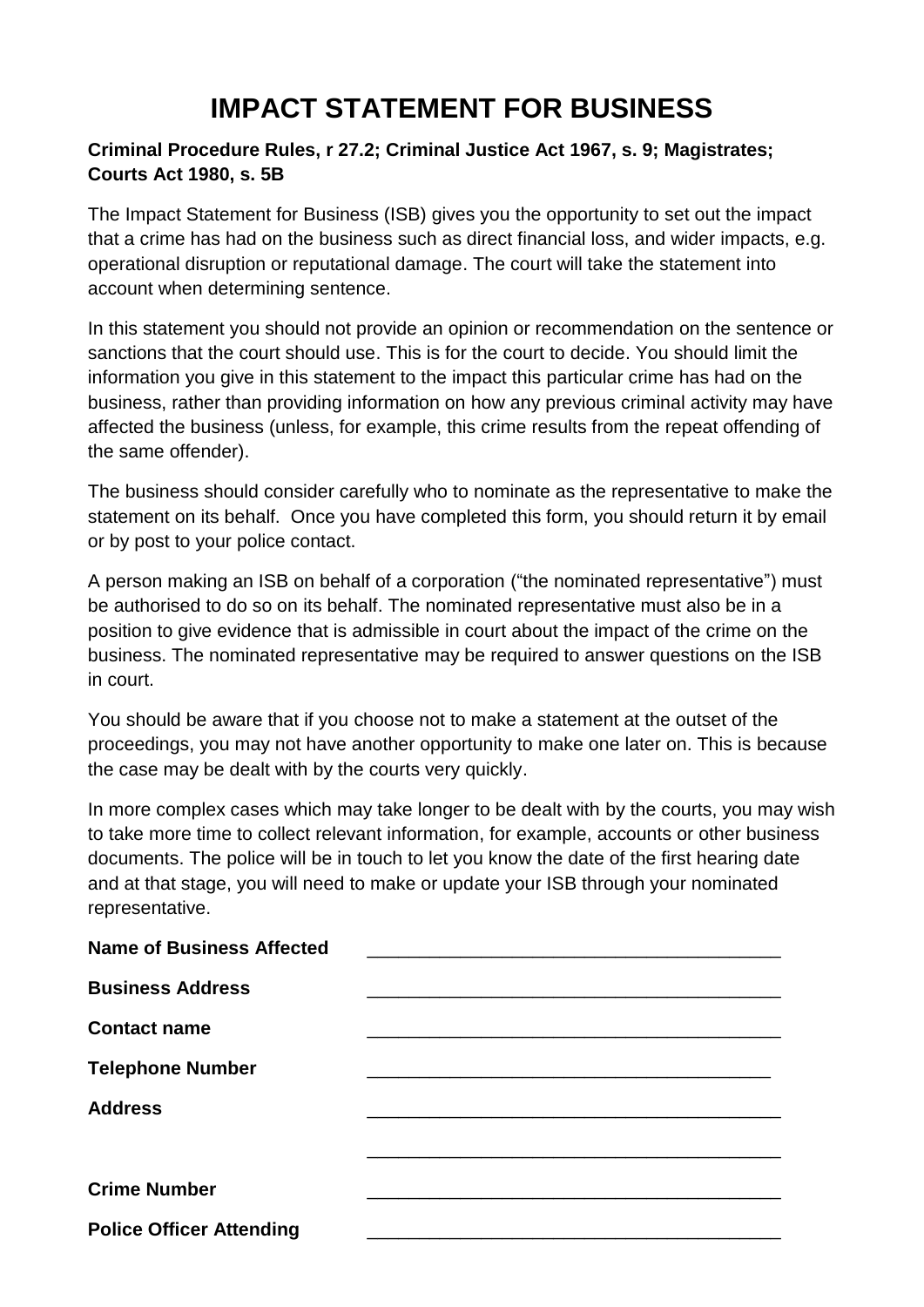## **1. Financial Impact**

**Please check this box if the business suffered no financial losses as a result of this crime.** 

### **1.1 Direct financial losses**

**These could include but are not limited to:** 

- **Assets lost or stolen**
- **Damage to buildings and property**

**Please explain how your business has suffered a direct financial loss as a result of the crime.**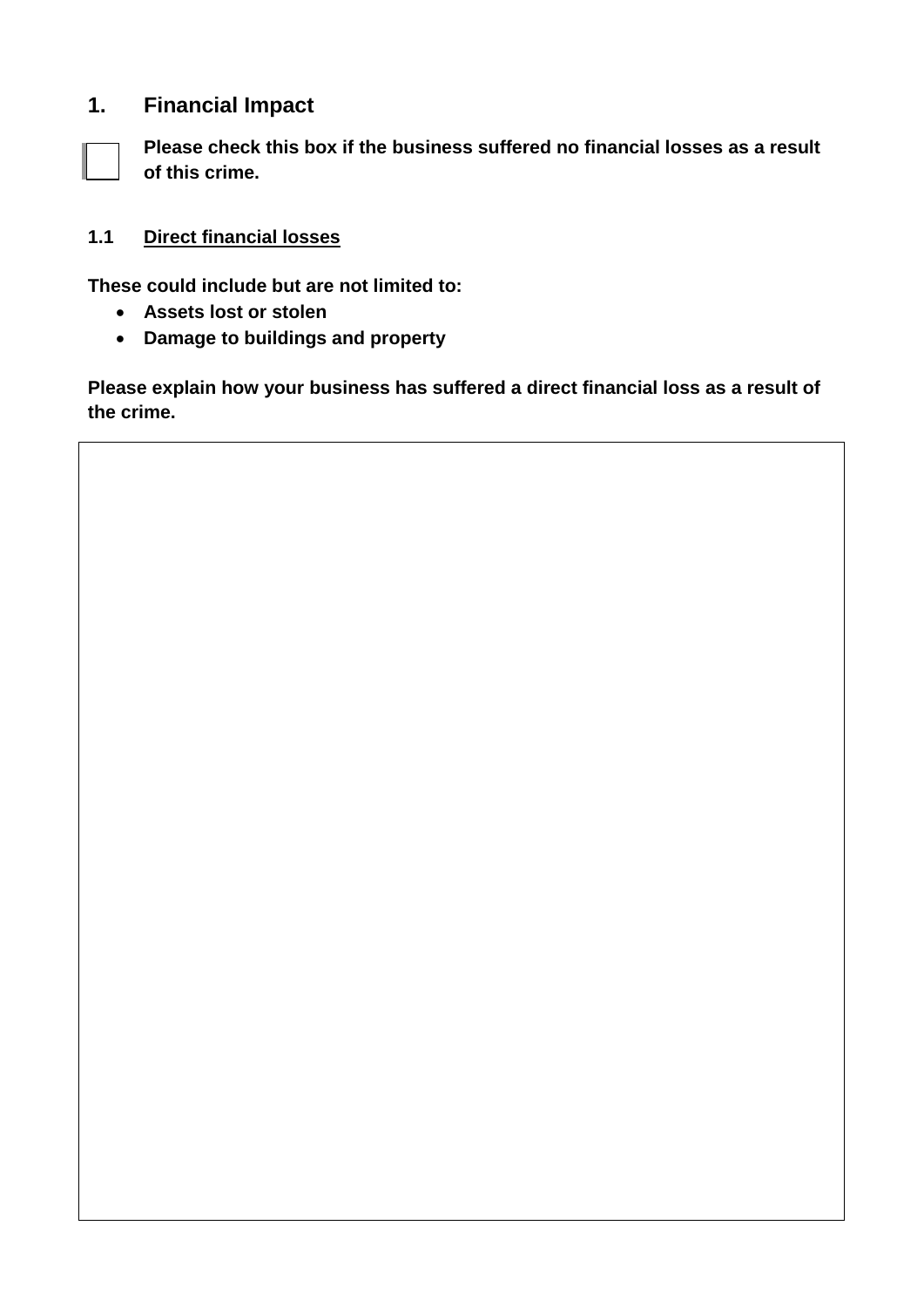#### **1.2 Other, indirect financial costs**

**These could include but are not limited to:** 

- **Loss of custom**
- **Impact on consumer confidence**
- **Staff time**
- **Expenditure on security measures (e.g. physical infrastructure, IT)**
- **Medical expenses**
- **Costs of contractual staff**

**Please explain how your business has suffered an indirect financial loss as a result of the crime.**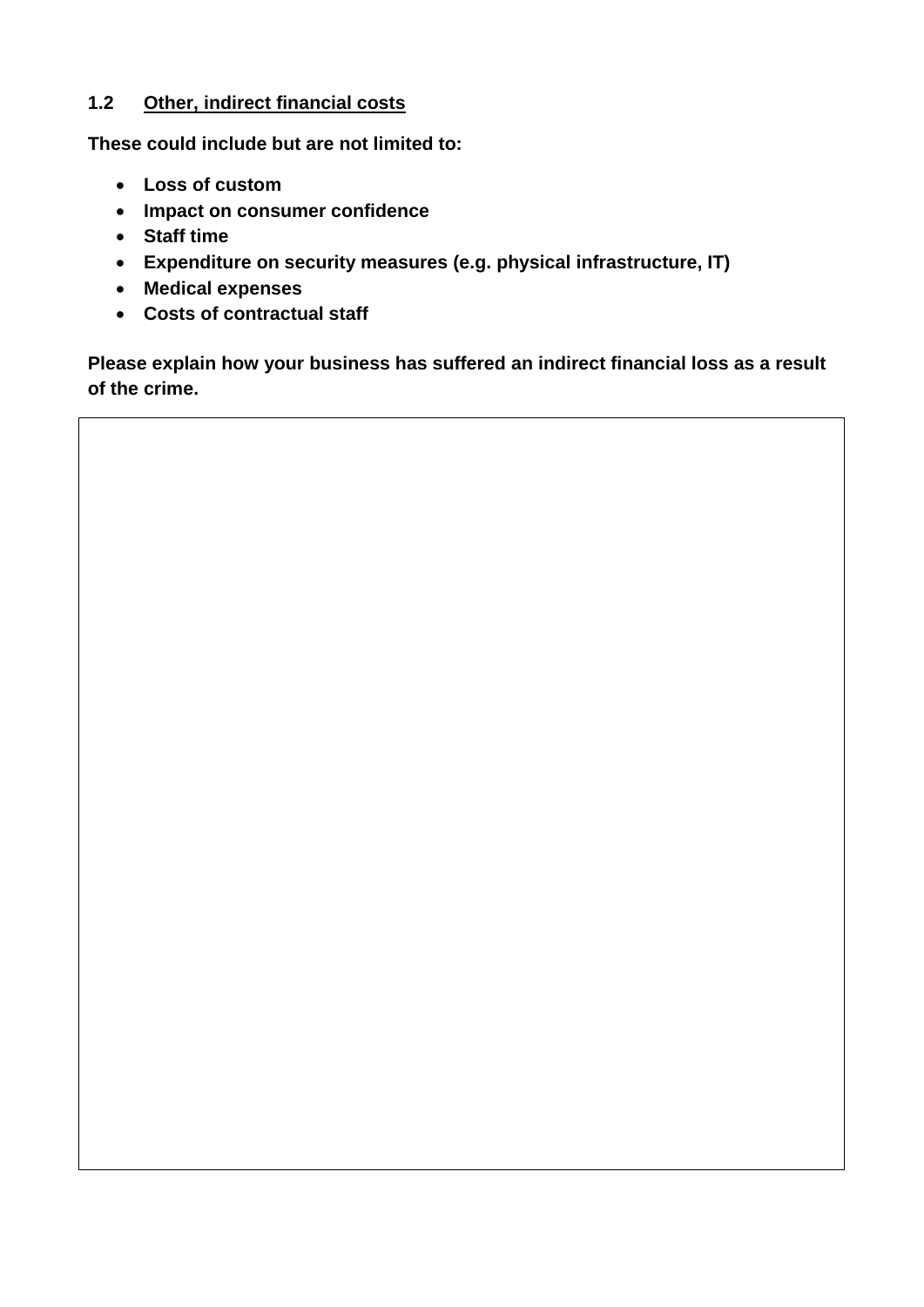## **2. Non-Financial Impact**

**Please explain how the incident has had a non-financial impact on your business.**

**This could include:** 

- **Reputational damage**
- **Physical injuries sustained by staff or customers**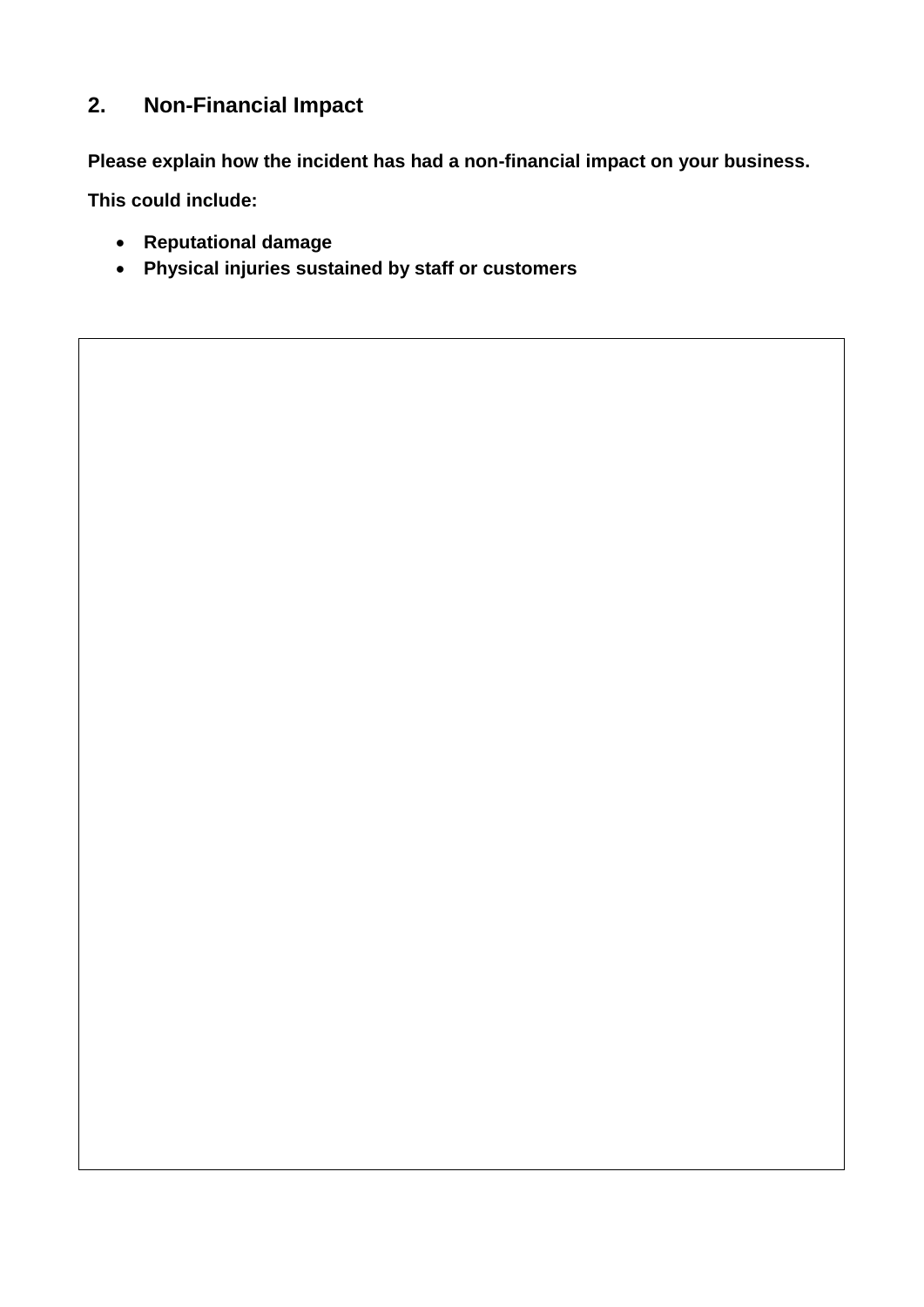## **3. Other comments**

**Please use this space to set out any further comments you wish to make about the impact of the crime on your business.**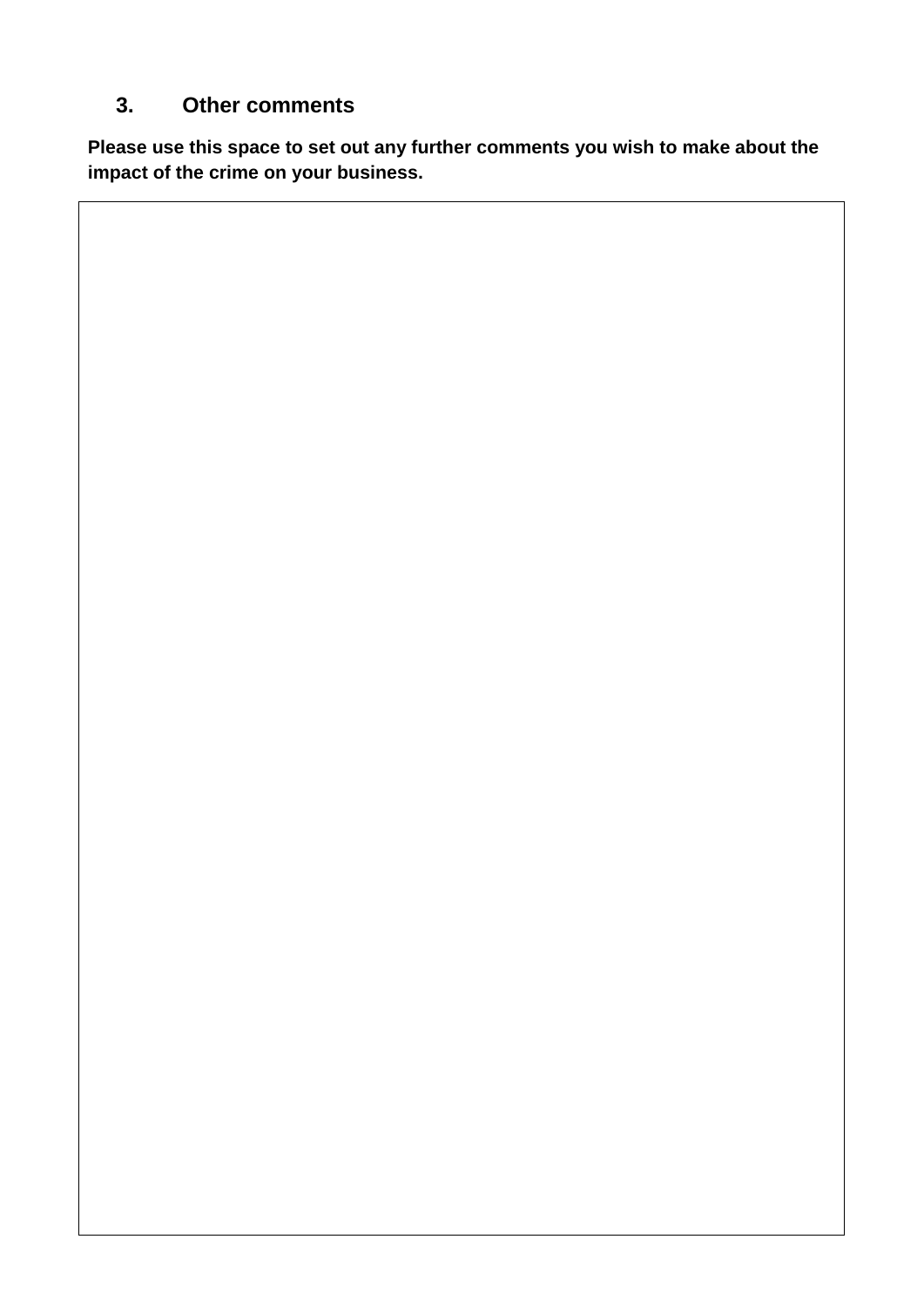## **4. Do you intend to seek compensation as a result of the crime?**

**Yes/ No**

## **Declaration**

The statement (consisting of \_\_\_\_ page(s) signed by me) is true to the best of my knowledge and belief and I make it knowing that, if it is tendered in evidence, I shall be liable to prosecution if I have wilfully stated anything which I know to be false, or do not believe to be true.

**Signed: \_\_\_\_\_\_\_\_\_\_\_\_\_\_\_\_\_\_\_\_\_\_\_\_\_\_\_\_\_\_\_\_\_\_\_\_**

**Date: \_\_\_\_\_\_\_\_\_\_\_\_\_\_\_\_\_\_\_\_\_\_\_\_\_\_\_\_\_\_\_\_\_\_\_\_\_\_**